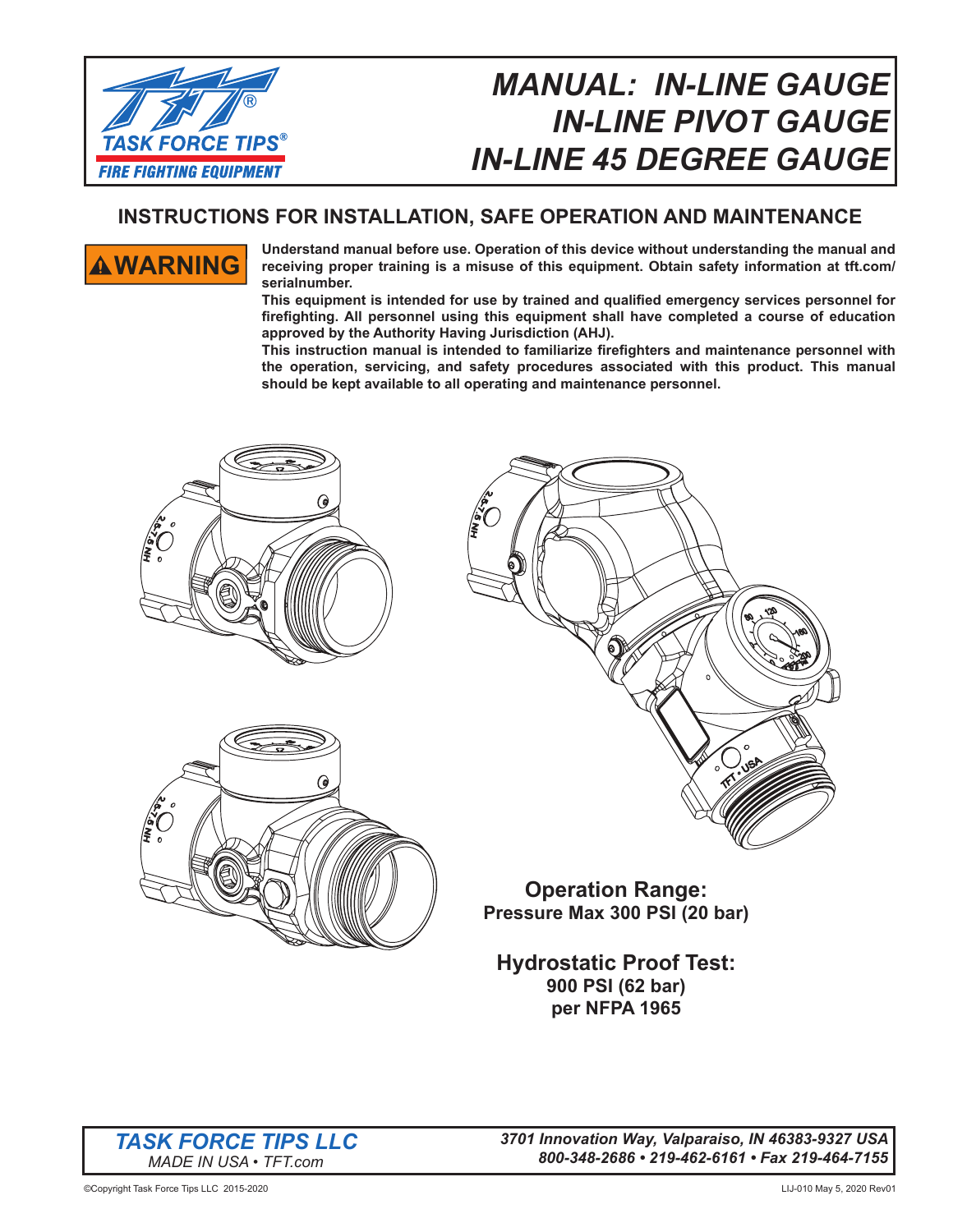# **ADANGER**

#### PERSONAL RESPONSIBILITY CODE

The member companies of FEMSA that provide emergency response equipment and services want responders to know and understand the following:

- 1. Firefighting and Emergency Response are inherently dangerous activities requiring proper training in their hazards and the use of extreme caution at all times.
- 2. It is your responsibility to read and understand any user's instructions, including purpose and limitations, provided with any piece of equipment you may be called upon to use.
- 3. It is your responsibility to know that you have been properly trained in Firefighting and /or Emergency Response and in the use, precautions, and care of any equipment you may be called upon to use.
- 4. It is your responsibility to be in proper physical condition and to maintain the personal skill level required to operate any equipment you may be called upon to use.
- 5. It is your responsibility to know that your equipment is in operable condition and has been maintained in accordance with the manufacturer's instructions.
- 6. Failure to follow these guidelines may result in death, burns or other severe injury.



Fire and Emergency Manufacturers and Service Association<br>
REMSA Research Manufacturers and Service Association P.O. Box 147, Lynnfield, MA 01940 • www.FEMSA.org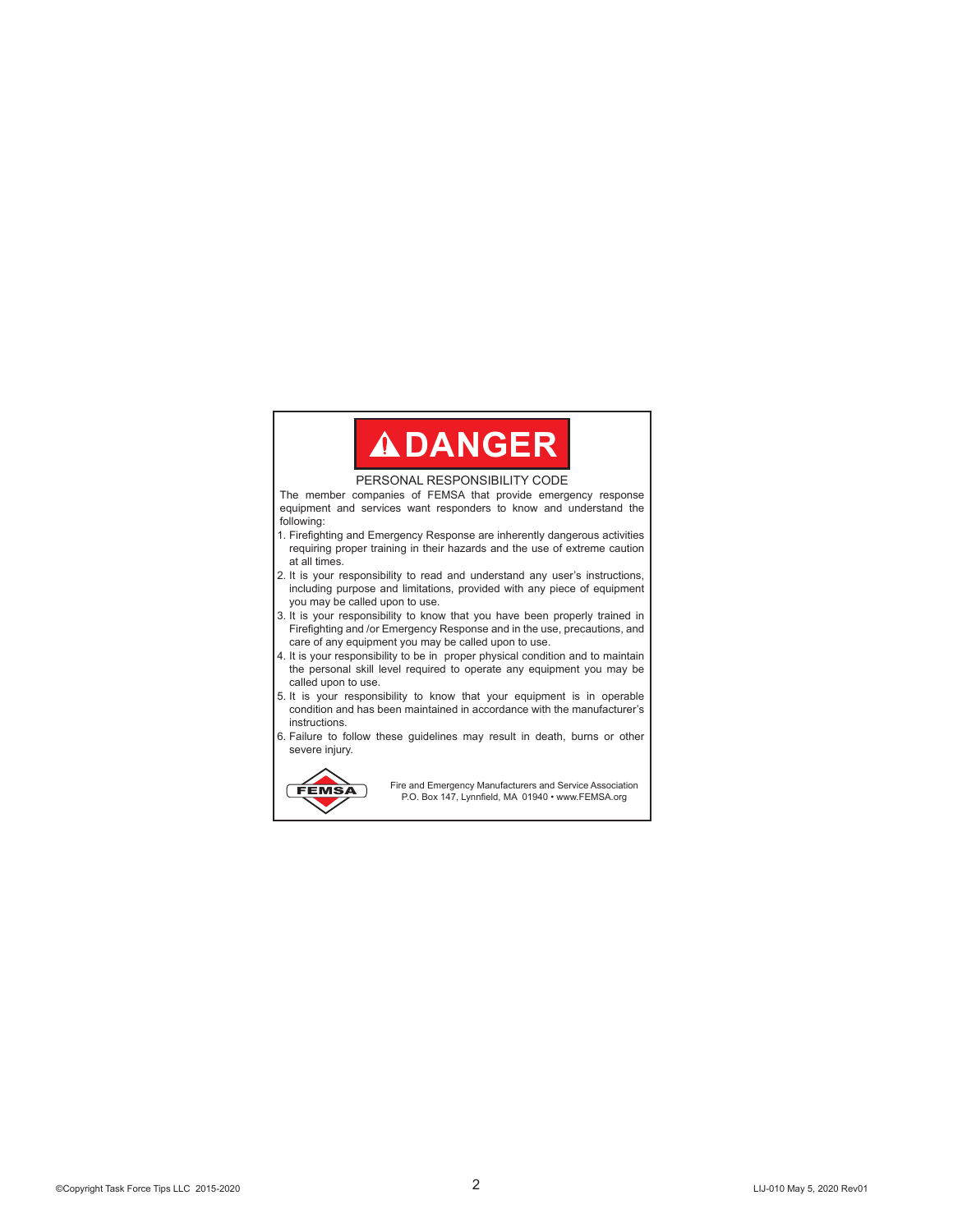#### **TABLE OF CONTENTS**

1.0 MEANING OF SAFETY SIGNAL WORDS

2.0 SAFETY

- 3.0 GENERAL INFORMATION
	- 3.1 SPECIFICATIONS
	- 3.2 USE WITH SALT WATER
	- 3.3 VARIOUS MODELS AND TERMS
- 4.0 WARRANTY
- 5.0 MAINTENANCE
	- 5.1 SERVICE TESTING
	- 5.2 REPAIR
- 6.0 EXPLODED VIEW AND PARTS LISTS
- 7.0 OPERATION AND INSPECTION CHECKLIST

#### **1.0 MEANING OF SAFETY SIGNAL WORDS**

A safety related message is identified by a safety alert symbol and a signal word to indicate the level of risk involved with a particular hazard. Per ANSI Z535.6, the definitions of the four signal words are as follows:



**ADANGER** DANGER indicates a hazardous situation which, if not avoided, will result in death or serious injury. **injury.**



**WARNING WARNING** indicates a hazardous situation which, if not avoided, could result in death or serious **AWARNING injury.**



**CAUTION** CAUTION indicates a potentially hazardous situation which, if not avoided, could result in minor<br> **ACAUTION** or moderate injury. **or moderate injury.**



**NOTICE** NOTICE is used to address practices not related to physical injury.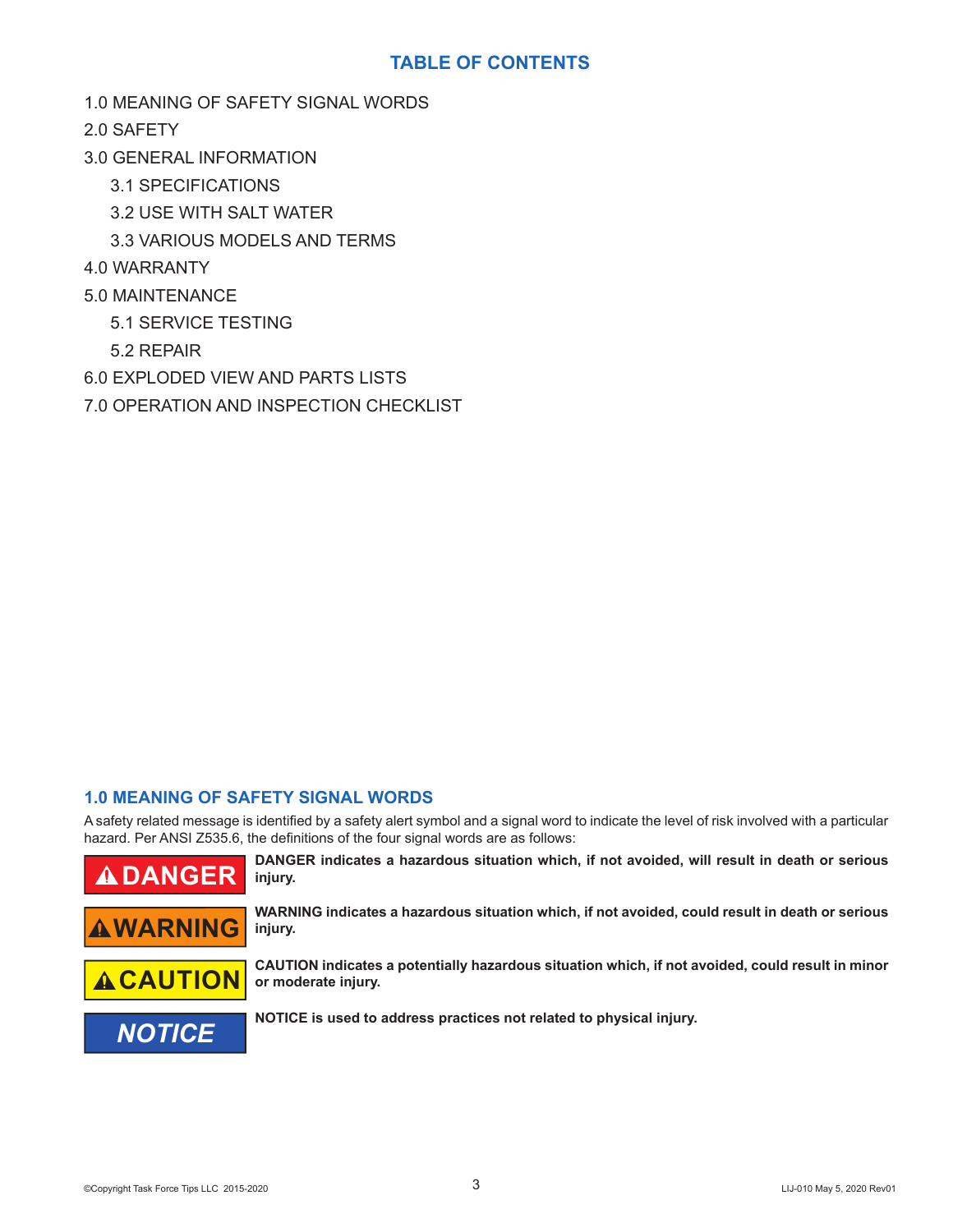#### **2.0 SAFETY**



**WARNING** This equipment is intended for use by trained personnel for firefighting. Use of this equipment for **WARNING** other purposes may involve hazards not addressed by this manual. Seek appropriate guidance **and training to reduce risk of injury.**

**WARNING** Equipment may be damaged if frozen while containing significant amounts of water. Such damage<br>WARNING may be difficult to detect visually. Subsequent pressurization can lead to injury or death. Any time **the equipment is subject to possible damage due to freezing, it must be tested and approved for use by qualifi ed personnel before being considered safe for use.**



**CAUTION** Mismatched or damaged waterway connections may cause equipment to leak or uncouple under<br>**CAUTION** pressure. Failure could result in injury. Equipment must be mated to matched connections.



**CAUTION** Dissimilar metals coupled together can cause galvanic corrosion that can result in the inability to uncouple the connection, or complete loss of engagement over time. Failure could cause injury. **Per NFPA 1962, if dissimilar metals are left coupled together, an anti-corrosive lubricant should be applied to the connection and the coupling should be disconnected and inspected at least quarterly.**

*NOTICE* **To prevent mechanical damage, do not drop or throw equipment.**

#### **3.0 GENERAL INFORMATION**

The Task Force Tips Pressure Gauge is designed for use on standpipes, truck outlets, on the ground, or where having a pressure reading is advantageous. The In-line Pressure Gauge incorporates a liquid filled pressure gauge with an easy to read gauge face into a solid aluminum body, protecting the gauge from damage. Gauges are available in 0-200 psi and 0-300 psi versions.

A pitot pickup is built into the casting for an accurate reading of the total pressure in the center of the waterway. The gauge also includes a replaceable lens that protects the gauge face from damage. The lens can easily be changed if it becomes scratched or damaged.

The straight through configuration is available with a pivoting outlet joint that moves  $\pm 20^\circ$  from center for controlling hose kinks on standpipes with horizontal or vertical discharge. Pivoting outlets cut the weight of hi-rise packs by eliminating a separate elbow. Fully pivoting the discharge changes the gauge reading by less than 5 psi (0.3 bar) at 500 gpm (2000 l/min). Models with a rigid outlet (nonpivoting) are useful for straight in-line applications.

A full time swivel coupling allows the gauge face to be rotated into any direction while in use, allowing the gauge to be seen at all times. An optional drain valve can be purchased to also use as a pressure or air bleed (A1621-KIT) when needed. A cap and tether can also be purchased and added to protect the outlet threads when required.

#### **3.1 SPECIFICATIONS**

| <b>MODEL</b>                         | <b>IN-LINE STRAIGHT</b>                                                                  | <b>IN-LINE PIVOTING</b>              | IN-LINE 45°         |
|--------------------------------------|------------------------------------------------------------------------------------------|--------------------------------------|---------------------|
| Weight lb (kg)                       | 3.7(1.7)                                                                                 | 4.5(2.0)                             | 8.0(3.6)            |
| Length inches (mm)                   | 6.4(162)                                                                                 | 8.0(204)                             | 11.4 (289)          |
| Width inches (mm)                    | 3.6(100)                                                                                 | 4.7 (120)                            | 5.8(146)            |
| Height inches (mm)                   | 5.5(140)                                                                                 | 5.5(140)                             | 9.4(238)            |
| Waterway Size inches (mm)            | 2.5(64)                                                                                  |                                      |                     |
| Maximum Operating Pressure psi (bar) | 300 (20)                                                                                 |                                      |                     |
| Standard Inlet Coupling inches (mm)  | 2.5 (64) Female Swivel                                                                   |                                      |                     |
| Standard Outlet inches (mm)          | 2.5 (64) Male Rigid                                                                      | 2.5 (64) Male Rigid<br>Pivoting ±20° | 2.5 (64) Male Rigid |
| Operating Temperature Range of Fluid | 33° to 120°F (0° to 50°C)                                                                |                                      |                     |
| Storage Temperature Range            | -40° to 150°F (-40° to 65°C)                                                             |                                      |                     |
| Materials Used                       | Aluminum 6000 series hard anodized MIL8625 class 3 type 2.<br>stainless steel 300 series |                                      |                     |

Table 3.1

#### **3.2 USE WITH SALT WATER**

Use with salt water is permissible provided the equipment is thoroughly cleaned with fresh water after each use. The service life of the equipment may be shortened due to the effects of corrosion, and is not covered under warranty.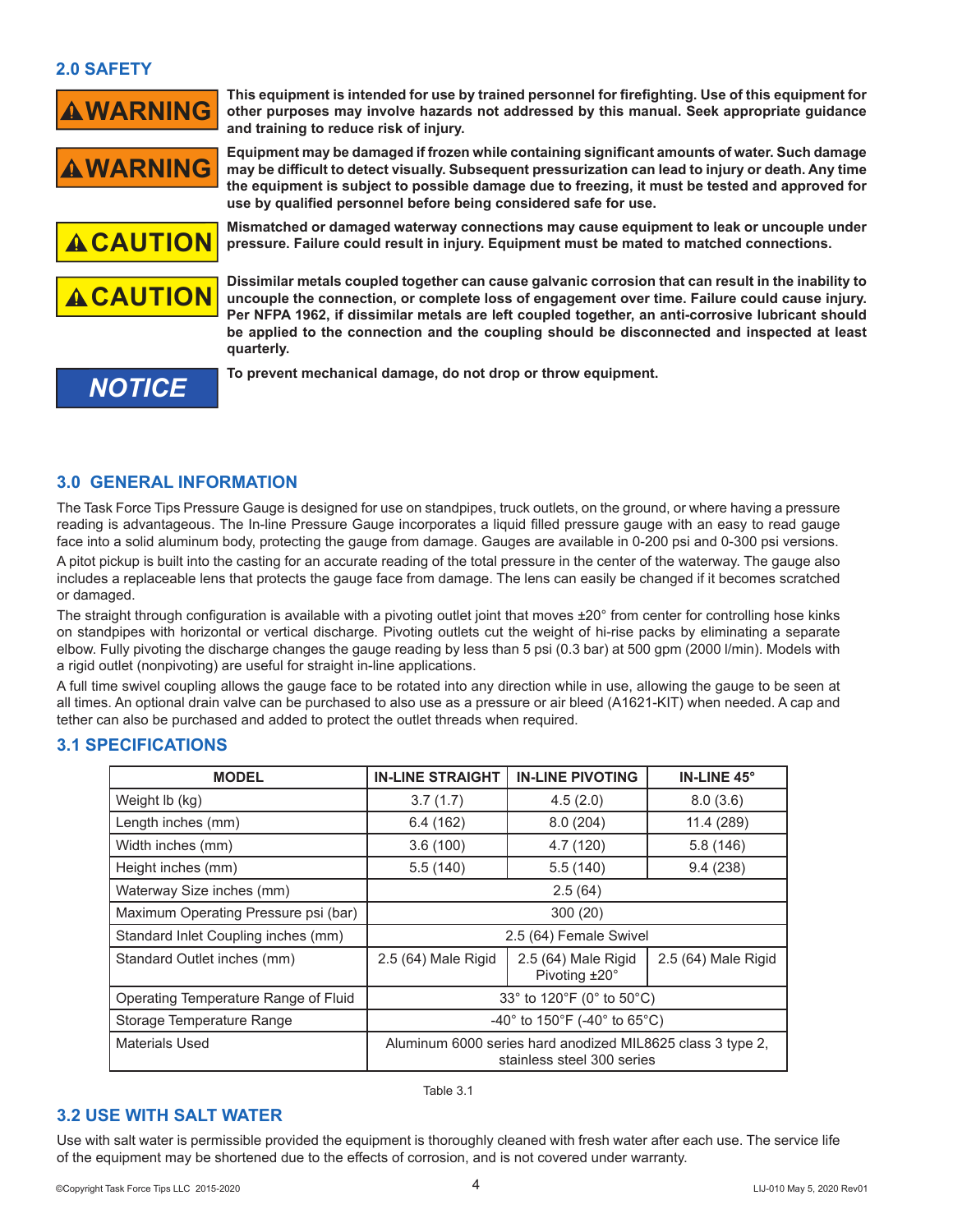#### **3.3 VARIOUS MODELS AND TERMS**





**IN-LINE GAUGE IN-LINE PIVOT GAUGE**



Figure 3.3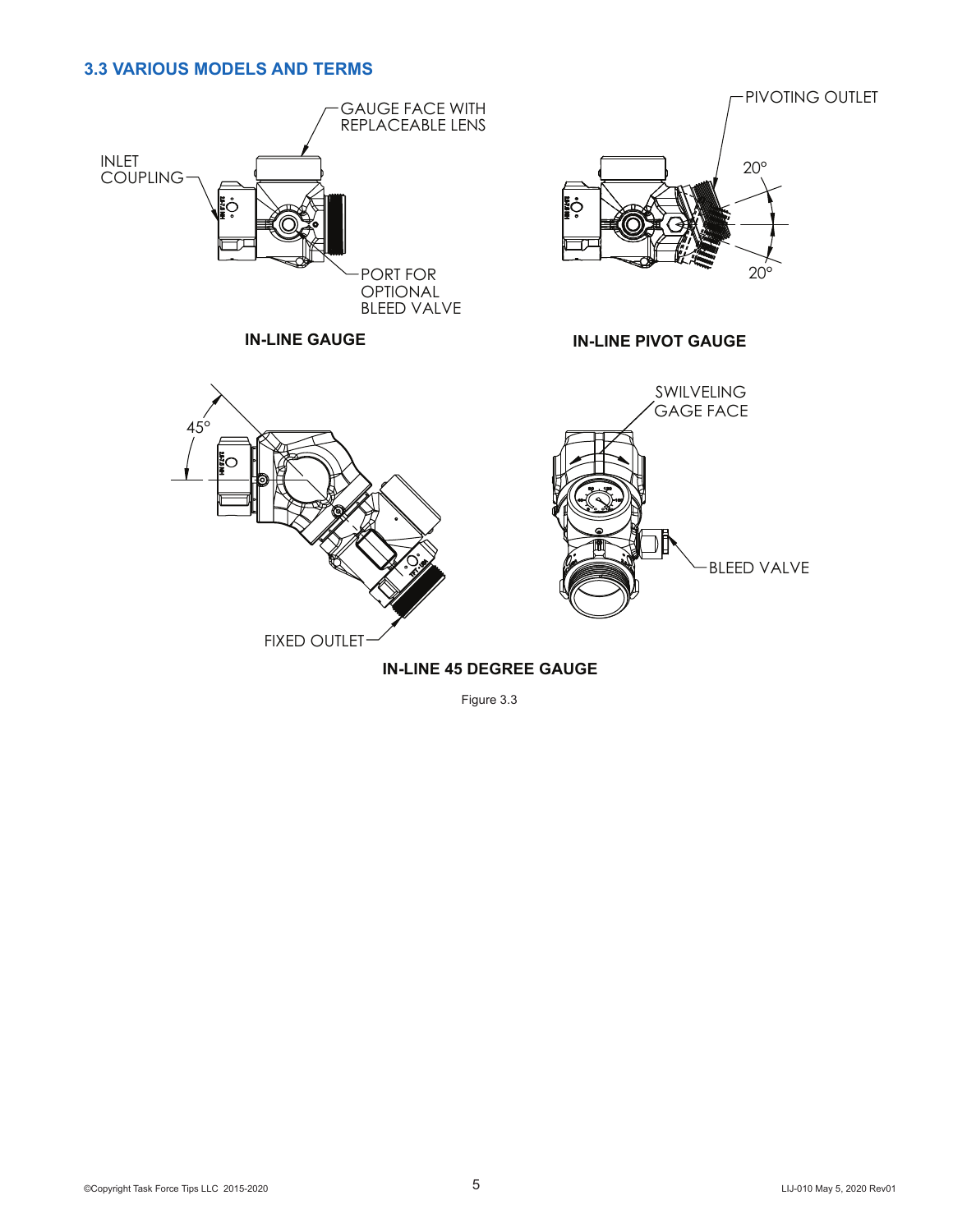#### **4.0 WARRANTY**

Task Force Tips LLC, 3701 Innovation Way, Valparaiso, Indiana 46383-9327 USA ("TFT") warrants to the original purchaser of its products ("equipment"), and to anyone to whom it is transferred, that the equipment shall be free from defects in material and workmanship during the five (5) year period from the date of purchase. TFT's obligation under this warranty is specifically limited to replacing or repairing the equipment (or its parts) which are shown by TFT's examination to be in a defective condition attributable to TFT. To qualify for this limited warranty, the claimant must return the equipment to TFT, at 3701 Innovation Way, Valparaiso, Indiana 46383-9327 USA, within a reasonable time after discovery of the defect. TFT will examine the equipment. If TFT determines that there is a defect attributable to it, TFT will correct the problem within a reasonable time. If the equipment is covered by this limited warranty, TFT will assume the expenses of repair.

If any defect attributable to TFT under this limited warranty cannot be reasonably cured by repair or replacement, TFT may elect to refund the purchase price of the equipment, less reasonable depreciation, in complete discharge of its obligations under this limited warranty. If TFT makes this election, claimant shall return the equipment to TFT free and clear of any liens and encumbrances.

This is a limited warranty. The original purchaser of the equipment, any person to whom it is transferred, and any person who is an intended or unintended beneficiary of the equipment, shall not be entitled to recover from TFT any consequential or incidental damages for injury to person and/or property resulting from any defective equipment manufactured or assembled by TFT.

It is agreed and understood that the price stated for the equipment is in part consideration for limiting TFT's liability. Some states do not allow the exclusion or limitation of incidental or consequential damages, so the above may not apply to you.

TFT shall have no obligation under this limited warranty if the equipment is, or has been, misused or neglected (including failure to provide reasonable maintenance) or if there have been accidents to the equipment or if it has been repaired or altered by someone else.

THIS IS A LIMITED EXPRESS WARRANTY ONLY. TFT EXPRESSLY DISCLAIMS WITH RESPECT TO THE EQUIPMENT ALL IMPLIED WARRANTIES OF MERCHANTABILITY AND ALL IMPLIED WARRANTIES OF FITNESS FOR A PARTICULAR PURPOSE. THERE IS NO WARRANTY OF ANY NATURE MADE BY TFT BEYOND THAT STATED IN THIS DOCUMENT.

This limited warranty gives you specific legal rights, and you may also have other rights which vary from state to state.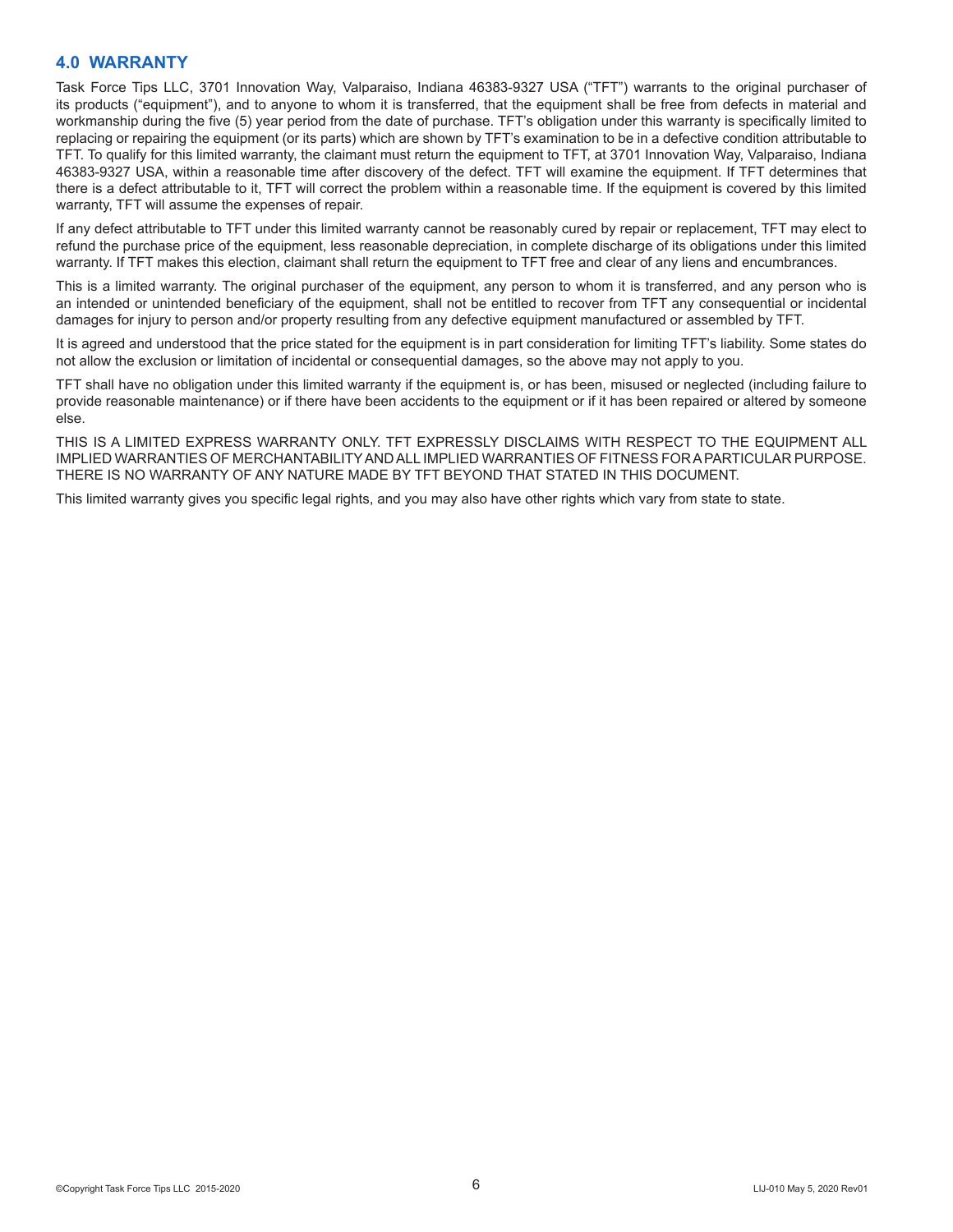#### **5.0 MAINTENANCE**

TFT products are designed and manufactured to be damage resistant and require minimal maintenance. However, as the primary firefighting tool upon which your life depends, it should be treated accordingly. The unit should be kept clean and free of dirt by rinsing with water after each use. Any inoperable or damaged parts should be repaired or replaced before placing the unit in service. To help prevent mechanical damage, do not drop or throw equipment.

In applications where appliances are left continuously connected to the apparatus or other devices or are used where water is trapped inside the appliance, the appliance must be flushed with fresh water following each use and inspected for damage.

This appliance should be disconnected, cleaned and visually inspected inside and out at least quarterly, or as water quality and use may require. Moving parts such as handles, valve ball and couplings should be checked for smooth and free operation. Seals shall be greased as needed with Silicone based grease such as Molykote 112. Any scrapes that expose bare aluminum should be cleaned and touched up with enamel paint such as Rust-Oleum. Replace any missing or damaged parts before returning to service.

Any equipment taken out of service due to failure should be returned to the factory for repair or replacement. If you have any questions regarding the testing or maintenance of your valve, please call Task Force Tips at 800-348-2686.

#### **5.1 SERVICE TESTING**

In accordance with NFPA 1962, equipment must be tested a minimum of annually. Units failing any part of this test must be removed from service, repaired and retested upon completion of the repair.

#### **5.2 REPAIR**

Factory service is available with repair time seldom exceeding one day in our facility. Factory serviced equipment is repaired by experienced technicians, wet tested to original specifications, and promptly returned. Repair charges for non-warranty items are minimal. Any returns should include a note as to the nature of the problem and whom to reach in case of questions.

Repair parts and service procedures are available for those wishing to perform their own repairs. Task Force Tips assumes no liability for damage to equipment or injury to personnel that is a result of user service. Contact the factory or visit the web site at tft. com for parts lists, exploded views, test procedures and troubleshooting guides. All replacement parts must be obtained from the manufacturer to assure proper operation of the product, and to maintain approval of the device.

Performance tests shall be conducted on the equipment after a repair, or anytime a problem is reported to verify operation in accordance with TFT test procedures. Consult factory for the procedure that corresponds to the model and serial number of the equipment. Any equipment which fails the related test criteria should be removed from service immediately. Troubleshooting guides are available with each test procedure or equipment can be returned to the factory for service and testing.

**A CAUTION** Any alterations to the product or its markings could diminish safety and constitutes a misuse of **A this product.**

#### **6.0 EXPLODED VIEW AND PARTS LISTS**

Exploded views and part lists are available at tft.com/serial-number.